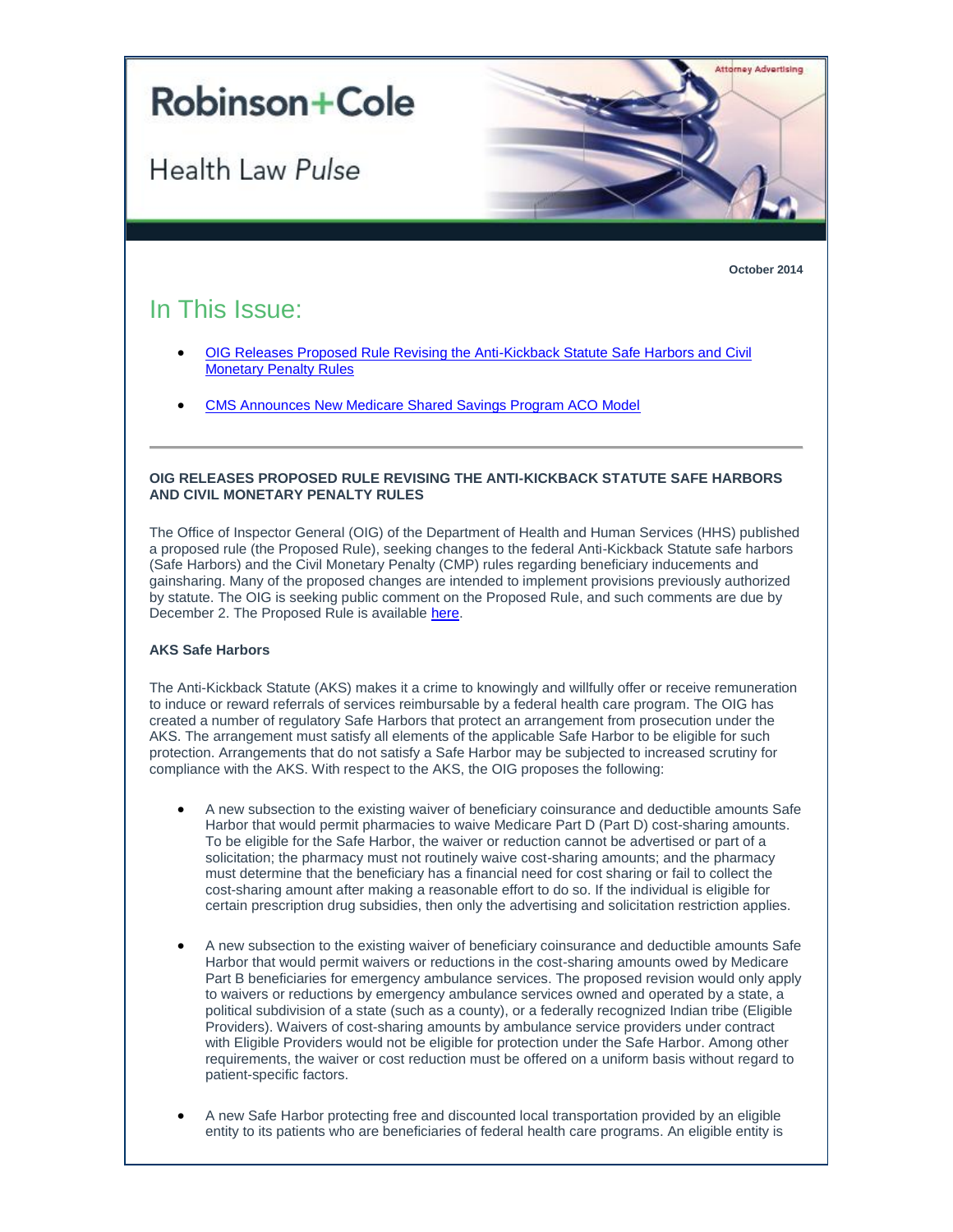an individual or organization, other than those individuals and organizations (and their family members) primarily engaged in supplying health care items such as pharmaceuticals or durable medical equipment. The transportation may only be provided for purposes of receiving medically necessary items or services within the eligible entity's "local" area. The OIG proposes that any transportation of 25 miles or less be deemed local. To be eligible for Safe Harbor protection, the transportation services cannot be determined in a manner that takes into account the past or anticipated volume or value of federal health care program business; the transportation services cannot be air, luxury, or ambulance-level transportation; the services cannot be marketed or advertised, and no marketing or advertising can occur by drivers providing the transportation; drivers cannot be compensated on a per-beneficiary basis; the services can only be made available to established patients and a person to assist a patient, if necessary; and the eligible entity cannot shift the cost onto Medicare, a state health care program, other payers, or individuals. The OIG is soliciting comments on a variety of topics relating to this proposed Safe Harbor, including the interpretation of the term "local" and whether additional safeguards should be imposed upon various types of eligible entities, such as whether home health care providers should be excluded in whole or in part from protection under the proposed Safe Harbor.

- Two new Safe Harbors to codify changes made to the AKS's statutory Safe Harbors. The first proposed new Safe Harbor protects remuneration between a Medicare Advantage (MA) organization and a Federally Qualified Health Center pursuant to a written agreement. The second new Safe Harbor permits prescription drug manufacturers to provide certain discounts on drugs without violating the AKS.
- A technical correction to the referral services Safe Harbor provides to clarify that fees charged by the referral service to a participant cannot be based on the volume or value of referrals or other business generated by one party for the other party. Currently, the Safe Harbor states that the fee cannot be based on fees generated by either party *for the referral service*. The OIG states that this language was inserted into the Safe Harbor in error, and seeks to revert back to the language in the Proposed Rule, which was included in an earlier version of the Safe Harbor.

#### **Revisions to the Civil Monetary Penalty Regulations**

In pertinent part, the CMP law and its implementing regulations prohibit providing remuneration to a Medicare or Medicaid beneficiary if such remuneration is likely to influence the selection of a particular provider or service that will be paid for, in whole or in part, by Medicare. The Proposed Rule includes several changes to the CMP regulations to codify changes made by statute. These changes include revising the definition of "remuneration" to include these exceptions:

- A hospital's reduction of copayments for hospital outpatient department services.
- Remuneration that is provided to promote access to care and presents a low risk of harm to patients or to federal health care programs. The OIG is considering a number of ways in which to interpret this new provision. The OIG proposes to interpret the phrase "promotes access to care" to mean that the remuneration increases a beneficiary's ability to obtain medically necessary health care. The OIG proposes to interpret the phrase "low risk of harm" to mean that the remuneration is unlikely to interfere with clinical decision making or increase costs to federal health care programs or beneficiaries through overutilization or inappropriate utilization and does not raise quality of care or patient safety concerns.
- Coupons, rebates, and other rewards provided by retailers. Such rewards must be offered on the same terms to the public without regard to a person's health insurance status and may not be conditioned upon or otherwise tied to the purchase of items or services reimbursable by Medicare or Medicaid.
- Certain items or services provided to financially needy individuals on a free or reduced-cost basis. The person or entity providing such items or services must make a good-faith determination that the recipient is facing a financial hardship, and the items or services provided must be reasonably connected to the medical care of the recipient. The items or services cannot be offered as part of an advertisement or tied to the provision of other items or services reimbursable by a federal or state health care program.
- Waiver by a Part D plan sponsor or MA organization of an enrollee's copayment that would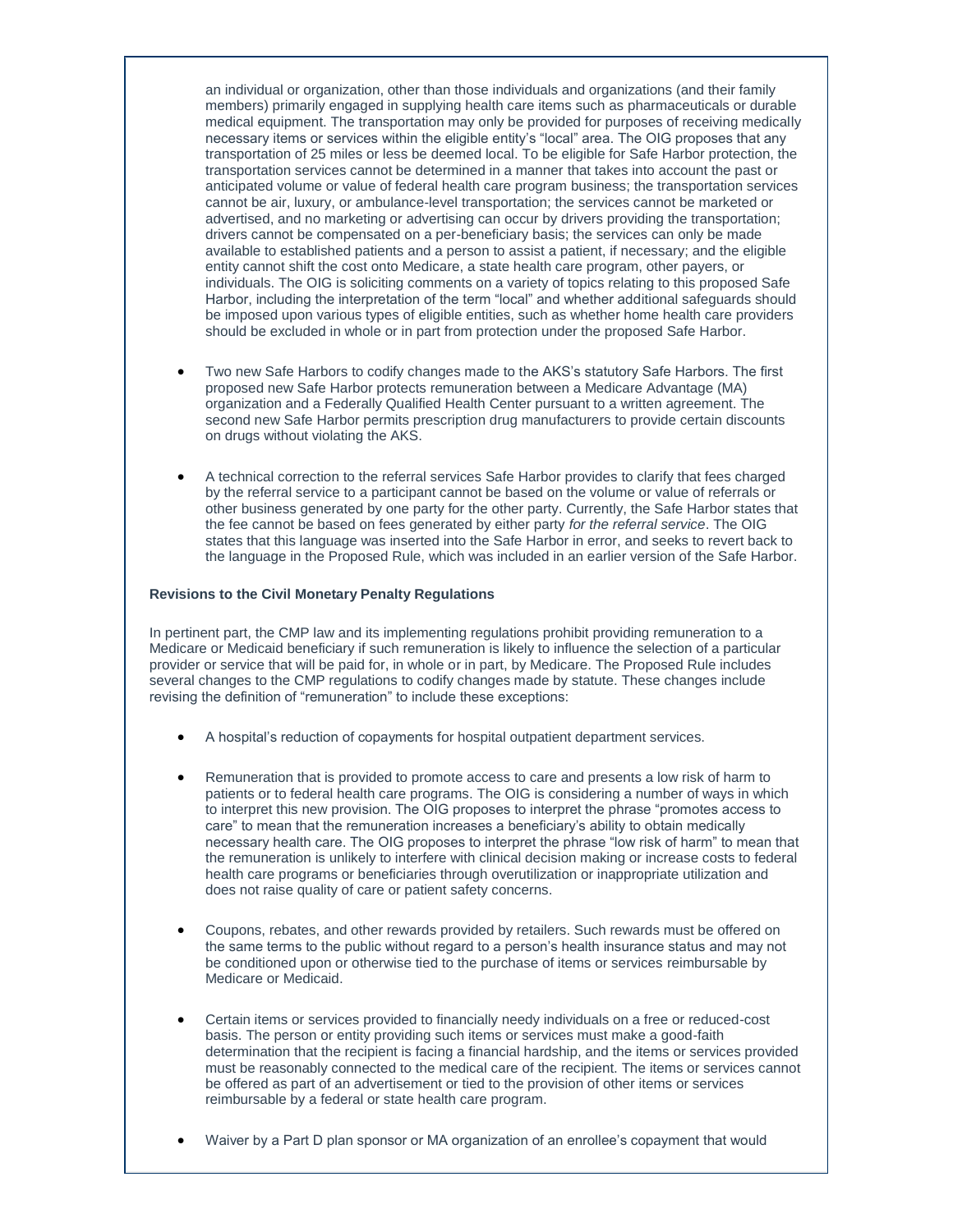otherwise be owed by MA enrollees for the first fill of a generic drug covered by Part D. The purpose of the revision is to reduce drug costs by encouraging the use of generic drugs. To be covered by the exception, the waiver must be included in the benefit design package submitted to the Centers for Medicare & Medicaid Services.

In addition to the proposed revisions to the definition of remuneration, the OIG also proposes changes to the gainsharing provisions of the CMP. Gainsharing prohibits hospitals from inducing a physician to limit the services the physician provides to Medicare or Medicaid beneficiaries. Many of the changes are intended to codify the statutory gainsharing provision into the regulations. In addition, in recognition of changing health delivery systems that encourage high-quality care to be provided at a lower cost, such as the Medicare Shared Savings Program and accountable care organizations, the OIG proposes to interpret the phrase "reduce or limit services" in a way that allows hospitals to change their practices to improve care and reduce costs without running afoul of the CMP. The OIG did not propose a definition of the phrase "reduce or limit services" in the Proposed Rule; however, it is seeking comment on whether such a definition should be included in the appropriate regulations.

#### <span id="page-2-0"></span>**CMS ANNOUNCES NEW MEDICARE SHARED SAVINGS PROGRAM ACO MODEL**

The Centers for Medicare & Medicaid Services (CMS) recently announced the creation of a new accountable care organization (ACO) model, the ACO Investment Model, to support Medicare Shared Savings Program (MSSP) ACOs. The ACO Investment Model will provide upfront payments to participants and is designed to encourage the formation of ACOs in rural and underserved areas and to encourage existing MSSP ACOs to take on greater levels of financial risk. Participation in the ACO Investment Model is available to ACOs currently participating in the MSSP and those ACOs that will begin participating in the MSSP in 2016. More information on the ACO Investment Model is available [here.](http://t2806904.omkt.co/track.aspx?id=402|2AD478|6F10|19C|80F|0|655|1|6BDDCA0A&destination=http%3a%2f%2finnovation.cms.gov%2finitiatives%2fACO-Investment-Model%2f&dchk=633DFBFB)

## **Payment Structure**

Generally, under the MSSP, an ACO that generates sufficient savings and meets certain quality-of-care standards during a performance year receives a shared savings payment from CMS after the end of the performance year. Under the ACO Investment Model, CMS will make upfront and monthly payments to the participating ACOs. These prepayments are designed to provide ACOs with the capital needed to invest in the infrastructure required for a successful population health management program. New ACOs will receive a fixed upfront payment, a variable upfront payment, and a monthly payment. The variable upfront payment and monthly payment will be based on the number of beneficiaries prospectively assigned to that ACO. Existing ACOs will receive the variable upfront payment and the monthly payments. CMS has not yet provided the exact amount of these payments.

The upfront and monthly payments will be offset against the shared savings that an ACO earns during the course of its participation in the MSSP. If an ACO's shared savings are insufficient to offset the full amount of CMS's prepayments, CMS may pursue additional remedies against the ACO. The repayment obligations of an ACO that will join the MSSP in 2016, however, are limited to the total amount of the ACO's shared savings as long as the ACO completes its MSSP or ACO Investment Model agreement period and does not enter into a second MSSP agreement.

# **Eligibility and Selection Criteria**

Participation in the ACO Investment Model is limited to MSSP ACOs whose first performance year started in 2012, 2013, or 2014 and ACOs that will join the MSSP in 2016. To be eligible, an ACO must meet the following criteria:

- The ACO has 10,000 or fewer prospectively assigned beneficiaries.
- The ACO does not include a hospital as an ACO participant, provider, or supplier unless the hospital is a critical access hospital or inpatient prospective payment system hospital with no more than 100 beds.
- A health plan does not own or operate the ACO or any part thereof.